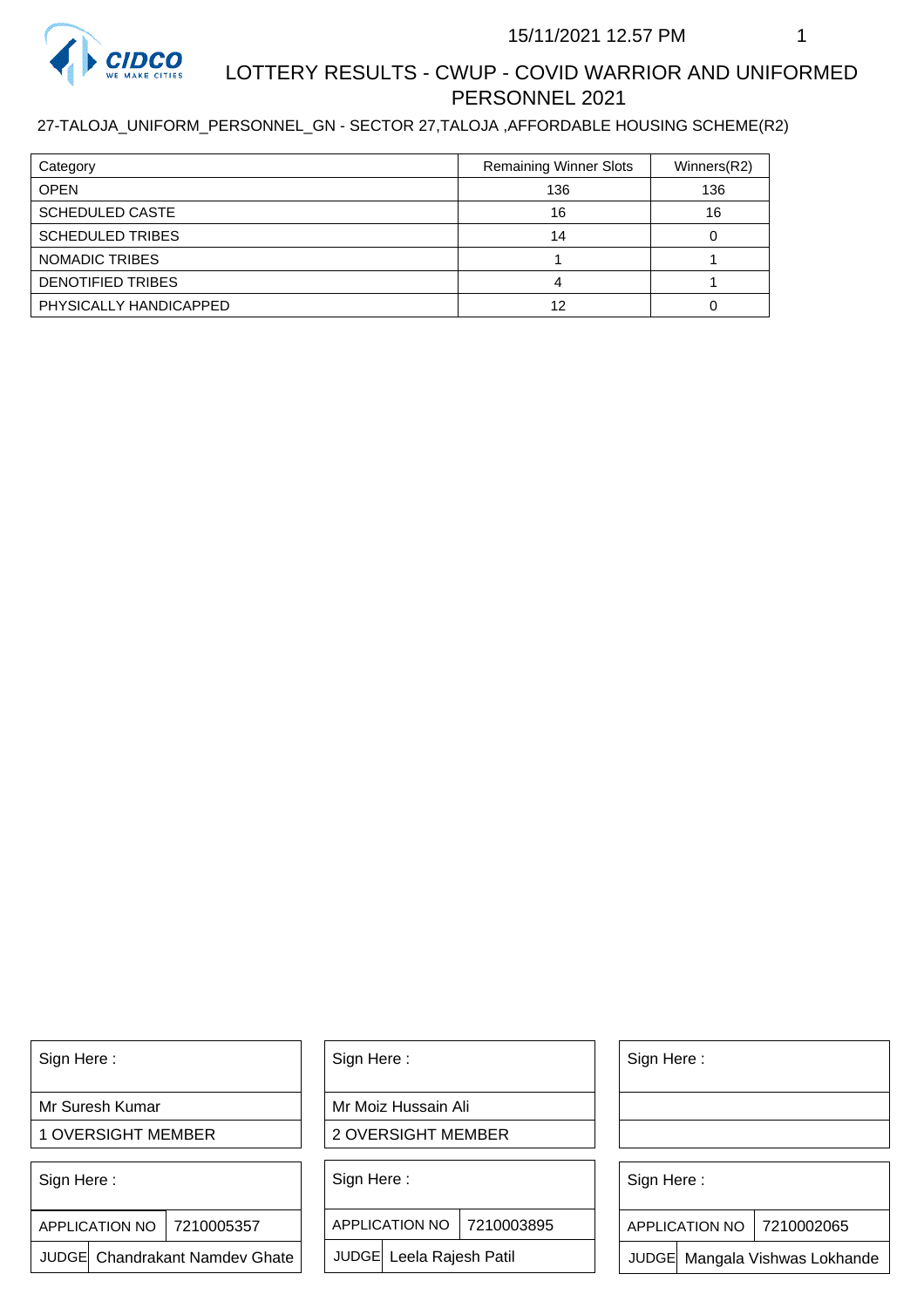

 LOTTERY RESULTS - CWUP - COVID WARRIOR AND UNIFORMED PERSONNEL 2021

# Scheme: 27-TALOJA\_UNIFORM\_PERSONNEL\_GN -SECTOR 27,TALOJA ,AFFORDABLE HOUSING SCHEME

| Priority No    | Application<br>Number | <b>Applicant Name</b>                   | Flat*<br>Bd, Wg, Fl, Ft (Rnd) | Priority No | Application<br>Number | <b>Applicant Name</b>                                   | Flat*<br>Bd, Wg, Fl, Ft (Rnd) |
|----------------|-----------------------|-----------------------------------------|-------------------------------|-------------|-----------------------|---------------------------------------------------------|-------------------------------|
| 1              | 7210004117            | Mr Rohit Suraj Khatik                   | L26, $-$ , 8, 3(R2)           | 21          | 7210001891            | Mr Satish Ramchandra<br>Desai                           | $L27, -, 1, 2(R2)$            |
| $\mathbf{2}$   | 7210009395            | Ms Humaira Aslam Khan                   | $L18, -13, 3(R2)$             | 22          | 7210001318            | Mr Sainath Kisan Bhagat                                 | L26, $-$ , 7, 2(R2)           |
| $\mathbf 3$    | 7210002696            | Mr Sachin Vithoba<br>Gherade            | L33, -, 6, 4(R2)              | 23          | 7210007553            | Mr Ravindra Bhargav<br>Dolas                            | L22, -, 1, $4(R2)$            |
| 4              | 7210006097            | Mr Sandeep Santu Mane                   | $L16, -, 9, 2(R2)$            | 24          | 7210005816            | Mr Madhav Shantidas<br>Gade                             | L16, -, 14, 2(R2)             |
| 5              | 7210008563            | Mrs Sukhmeenkaur<br>Manpreetsingh Johar | $L19, -, 4, 2(R2)$            | 25          | 7210002319            | Mr Ajay Chandrakant $\vert$ 27, -, 14, 1(R2)<br>Raorane |                               |
| 6              | 7210003867            | Mr Narayan Bhiku Shirke                 | L31, -, 14, 5(R2)             | 26          | 7210007554            | Mr Vishwas Anandrao $L$ 19, -, 10, 3(R2)<br>Jadhav      |                               |
| $\overline{7}$ | 7210002145            | Mr Santosh Lumaji Waje                  | $L19, -, 8, 1(R2)$            | 27          | 7210002626            | Mrs Avanti Sunil Tambe                                  | $L16, -110, 1(R2)$            |
| 8              | 7210000746            | Ms Sandhya Pandharinath<br>Walimbe      | L24, $-$ , 6, 3(R2)           | 28          | 7210003980            | Mr Satish Bhagwat Patil                                 | L25, $-$ , 8, 4(R2)           |
| 9              | 7210009875            | Mrs Nilima Veerendra<br>Jadhav          | $L26, -, 9, 2(R2)$            | 29          | 7210006314            | Mrs Suhasini Jagannathan<br>Adidravida                  | $L17, -, 4, 3(R2)$            |
| 10             | 7210003185            | Mrs Priyanka Suhas<br>Taware            | L30, -, 12, $3(R2)$           | 30          | 7210002939            | Mr Ambadas Kachru Garje                                 | $L21, -, 9, 6(R2)$            |
| 11             | 7210002373            | Mr Vishal Sopan Shinde                  | L31, -, 13, 5(R2)             | 31          | 7210005476            | Ms Manisha Dnyaneshwar L20, -, 13, 2(R2)<br>Bhondawe    |                               |
| 12             | 7210002165            | Mr Vithal Ashok Sawant                  | $L30, -1, 6(R2)$              | 32          | 7210005295            | Mrs Sandhya Sachin $\vert$ L27, -, 1, 5(R2)<br>Kathare  |                               |
| 13             | 7210004651            | Mr Vinod Vidyadhar Patil                | L32, $-$ , 9, 1(R2)           | 33          | 7210009770            | Mr Paresh Manharlal Desai L24, -, 9, 1(R2)              |                               |
| 14             | 7210003012            | Mr Sandeep Jaysingh<br>Khamkar          | L32, $-$ , 5, 1(R2)           | 34          | 7210007909            | Mr Sandip Hariram Gupta                                 | L23, $-$ , 3, 1(R2)           |
| 15             | 7210004082            | Mr Arun Prabhakarrao<br>Sonune          | .26, -, 13, 1(R2)             | 35          | 7210005100            | Mr Shivaji Keshav Payamal   L29, -, 8, 3(R2)            |                               |
| 16             | 7210004539            | Ms Vishakha Vinod Patil                 | L33, -, 2, 5(R2)              | 36          | 7210000958            | Mrs Anita Yogesh Shinde                                 | L33, -, 12, 6(R2)             |
| 17             | 7210006609            | Mrs Smruthi Surendra<br>Nandgaonkar     | $L21, -, 1, 2(R2)$            | 37          | 7210003241            | Mrs Manisha Sameer<br>Jadhav                            | L30, $-$ , 1, 4(R2)           |
| 18             | 7210007172            | Mr Sudhir Charudatta<br>Kadam           | $-33, -12, 2(R2)$             | 38          | 7210005824            | Mr Shyam Amarpal Yadav                                  | $L23, -13, 1(R2)$             |
| 19             | 7210006469            | Ms Sonam Subhash<br>Salunke             | L24, $-$ , 0, 5(R2)           | 39          | 7210005399            | Mr Shivaji Nivrutti Metkari                             | L24, $-$ , 2, 4(R2)           |
| 20             | 7210004949            | Mrs Mary Michael Parmar                 | L23, $-$ , 8, 1(R2)           | 40          | 7210009730            | Mr Vishal Baba Dadas                                    | $L18, -7, 6(R2)$              |
|                |                       |                                         |                               |             |                       |                                                         |                               |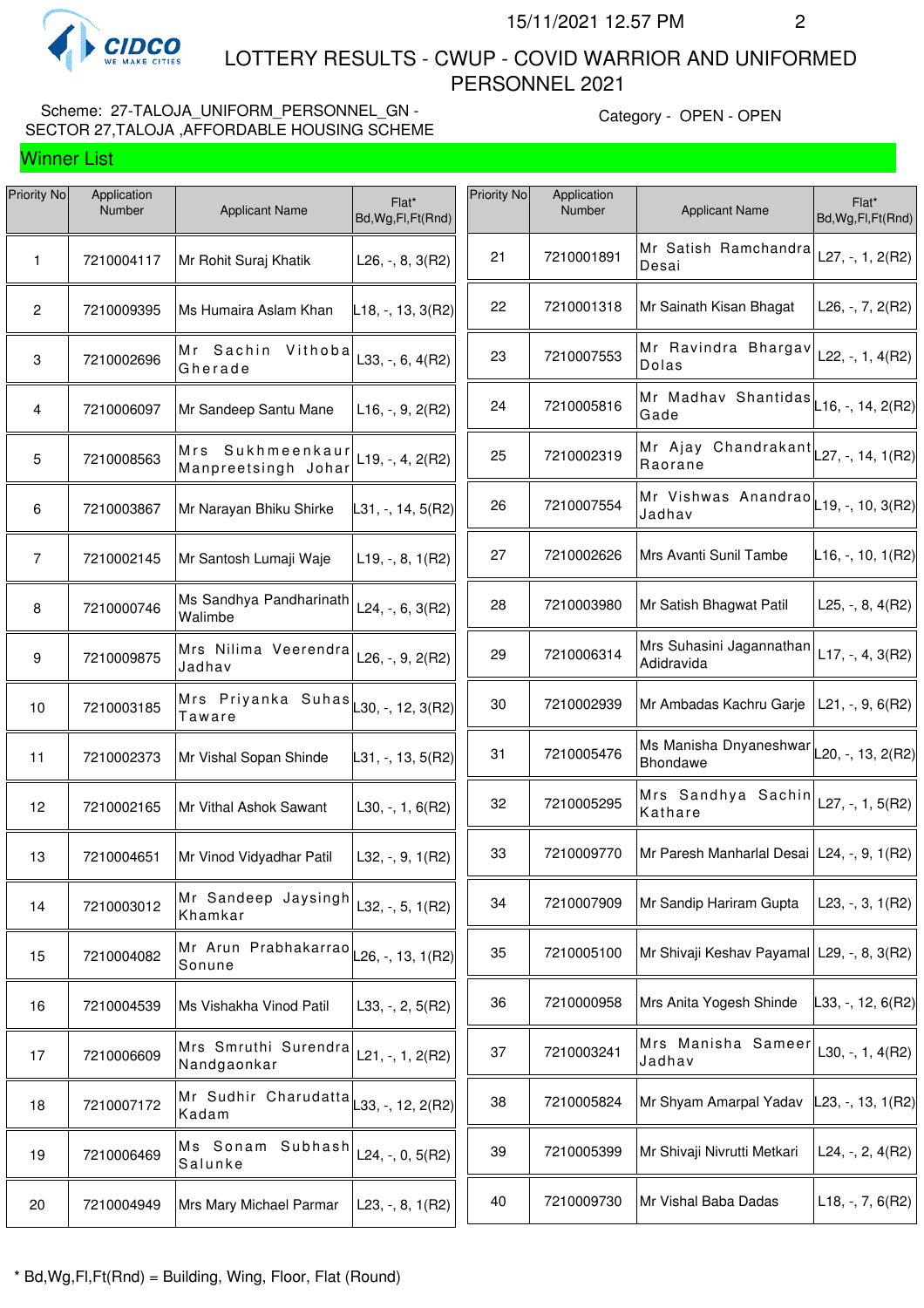

 LOTTERY RESULTS - CWUP - COVID WARRIOR AND UNIFORMED PERSONNEL 2021

# Scheme: 27-TALOJA\_UNIFORM\_PERSONNEL\_GN -SECTOR 27,TALOJA ,AFFORDABLE HOUSING SCHEME

| Priority No | Application<br>Number | <b>Applicant Name</b>                                             | Flat*<br>Bd, Wg, Fl, Ft (Rnd) | Priority No | Application<br>Number | <b>Applicant Name</b>                                                     | Flat*<br>Bd, Wg, Fl, Ft (Rnd)                                                                                         |
|-------------|-----------------------|-------------------------------------------------------------------|-------------------------------|-------------|-----------------------|---------------------------------------------------------------------------|-----------------------------------------------------------------------------------------------------------------------|
| 41          | 7210004602            | Mr Keshav Ramchandra<br>Ove                                       | $L31, -, 0, 2(R2)$            | 61          | 7210001994            | Mr Santosh Dattaram Salvi                                                 | $L19, -, 9, 2(R2)$                                                                                                    |
| 42          | 7210003879            | Mr Rohidas Ramchandra L24, -, 12, 2(R2)<br>Pingale                |                               | 62          | 7210007793            | Mr Ajit Ashok Lamkhade                                                    | L27, $-$ , 5, 4(R2)                                                                                                   |
| 43          | 7210007308            | Mr Siddharth Chandrakant L <sub>24, -</sub> , 13, 1(R2)<br>Kapade |                               | 63          | 7210008837            | Mr Rohidas Rangrav<br>Rathod                                              | L29, $-$ , 9, 1(R2)                                                                                                   |
| 44          | 7210004745            | Mrs Rupali Pravin<br>Gadhave                                      | L28, -, 8, 3(R2)              | 64          | 7210006980            | Mrs Sindhu Ramesh Palav                                                   | L32, $-$ , 8, 4(R2)                                                                                                   |
| 45          | 7210004038            | Mr Dnyandeo Prabhakar<br>Ware                                     | L32, -, 8, 5(R2)              | 65          | 7210006150            | —<br>Mr Yogesh Pralhad L26, -, 10, 6(R2)<br>Narkhede                      |                                                                                                                       |
| 46          | 7210004197            | Ms Rajshri Vilas Uchale                                           | L31, $-$ , 8, 4(R2)           | 66          | 7210004952            | Mr Prakash Raghunath<br> Sawant                                           | L23, $-$ , 2, $5(R2)$                                                                                                 |
| 47          | 7210004799            | Mrs Jyoti Mukesh Dodhi                                            | L22, $-$ , 5, 6(R2)           | 67          | 7210002914            | Mr Jesaram Lumbaram $\vert$ 26, -, 14, 6(R2)<br>Choudhary                 |                                                                                                                       |
| 48          | 7210005150            | Mr Vijay Gangaram Surve                                           | L33, $-$ , 4, 6(R2)           | 68          | 7210005445            | Mr Deelip Bapu Sonawane                                                   | L30, $-$ , 8, 4(R2)                                                                                                   |
| 49          | 7210003834            | Mr Nagnath Mahadev<br>Trimukhe                                    | L26, -, 9, 1(R2)              | 69          | 7210006179            | Mr Sanjaykumar Bandopat<br>Dhage                                          | L24, $-$ , 8, 2(R2)                                                                                                   |
| 50          | 7210009307            | Mr Rupesh Dattatray Hule                                          | L20, $-$ , 1, 3(R2)           | 70          | 7210007050            | Ms Sonali Mahipati Patil                                                  | L29, -, 12, 5(R2)                                                                                                     |
| 51          | 7210008359            | Ms Madhuri Mohanrao<br>Desale                                     | $L21, -, 4, 2(R2)$            | 71          | 7210002954            | Mr Sandip Eknath Funde                                                    | L26, $-$ , 3, 4(R2)                                                                                                   |
| 52          | 7210000613            | Mr Ravindra Uttam Patil                                           | L25, $-$ , 6, 3(R2)           | 72          | 7210003667            | Mr Bhanudas Shripati $\vert_{\text{L}17,\text{-, 10, 4(R2)}}$<br> Lotekar |                                                                                                                       |
| 53          | 7210005723            | Mr Mukesh Rana Chawda                                             | $L31, -, 8, 6(R2)$            | 73          | 7210003880            | Mrs Sadhana Prakash $\parallel$ 32, -, 10, 4(R2)<br>Chavan                |                                                                                                                       |
| 54          | 7210007045            | Mrs Bharati Tukaram Bhole L20, -, 12, 3(R2)                       |                               | 74          | 7210007307            | Mrs Indira Vitthalsing<br>Rajput                                          | $L17, -5, 2(R2)$                                                                                                      |
| 55          | 7210006408            | Ms Tanuja Vikas Pawar                                             | $L32, -14, 6(R2)$             | 75          | 7210009182            | Mr Vikas Narayanrao<br>Dhanorkar                                          | L22, $-$ , 0, 5(R2)                                                                                                   |
| 56          | 7210001224            | Mr Mukesh<br>Asaram<br>Nagrale                                    | $-17, -11, 3(R2)$             | 76          | 7210003466            | Mr Aakash Bharama<br>Melage                                               | $\textcolor{blue}{\mathsf{L}27}, \textcolor{blue}{\mathsf{-}}, \textcolor{blue}{12}, 2(\textcolor{red}{\mathsf{R}2})$ |
| 57          | 7210002430            | Mr Devendra Janardan<br>Pitale                                    | L28, $-$ , 9, 5(R2)           | 77          | 7210008358            | Mr Raju Bhau Patil                                                        | L21, $-$ , 4, 4(R2)                                                                                                   |
| 58          | 7210003052            | Ms Sanika Sunil Tanawde                                           | L30, $-$ , 6, 3(R2)           | 78          | 7210008862            | Ms Antara Sanjeev Yadav                                                   | L24, $-$ , 7, 4(R2)                                                                                                   |
| 59          | 7210005085            | Ms Arati Navghane                                                 | L31, $-$ , 5, 6(R2)           | 79          | 7210003820            | Ms Ranjita Lokhande                                                       | L16, -, 12, 1(R2)                                                                                                     |
| 60          | 7210000509            | Mrs Charu Rajaram Shelar                                          | $L17, -7, 5(R2)$              | 80          | 7210003973            | Mr Moin Asif Darvesh                                                      | $L16, -3, 2(R2)$                                                                                                      |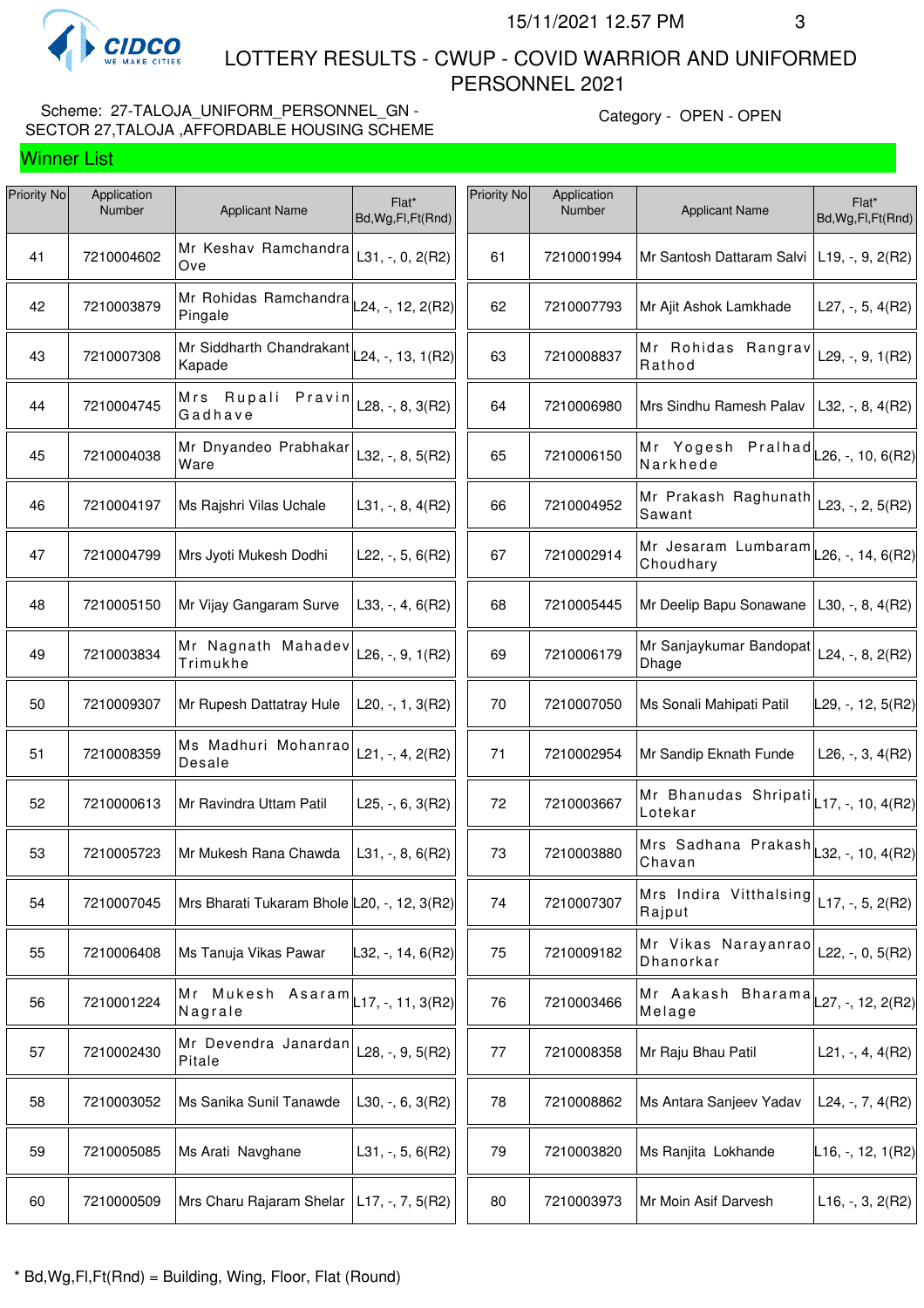

 LOTTERY RESULTS - CWUP - COVID WARRIOR AND UNIFORMED PERSONNEL 2021

# Scheme: 27-TALOJA\_UNIFORM\_PERSONNEL\_GN -SECTOR 27,TALOJA ,AFFORDABLE HOUSING SCHEME

| Priority No | Application<br>Number | <b>Applicant Name</b>                        | Flat*<br>Bd, Wg, Fl, Ft (Rnd) | Priority No | Application<br>Number | <b>Applicant Name</b>                                | Flat*<br>Bd, Wg, Fl, Ft (Rnd) |
|-------------|-----------------------|----------------------------------------------|-------------------------------|-------------|-----------------------|------------------------------------------------------|-------------------------------|
| 81          | 7210007961            | Mr Sachin Bhau Shinde                        | L28, $-$ , 2, $6(R2)$         | 101         | 7210001938            | Mr Rohit Sudhakar Patil                              | $L31, -3, 1(R2)$              |
| 82          | 7210002689            | Rohan<br>Gopal<br>Mr<br>Chaudhari            | L29, -, 13, 4(R2)             | 102         | 7210009011            | Mr Dhondiba Vishanu<br>Kokitakar                     | L28, -, 11, 5(R2)             |
| 83          | 7210001510            | Ramchandra<br>Мr<br>Tulashiram Karande       | $20, -12, 1(R2)$              | 103         | 7210006102            | Mr Agatrao Baban<br>Gherade                          | L33, $-$ , 9, 4(R2)           |
| 84          | 7210006948            | Mrs Dhanashri Sanjay<br>Dighe                | $L17, -, 4, 6(R2)$            | 104         | 7210004076            | Mr Amit Chouhan                                      | L23, $-$ , 5, 5(R2)           |
| 85          | 7210002615            | Mr Sudhir Satappa Sawant   L18, -, 7, 2(R2)  |                               | 105         | 7210006356            | Ms Sheetal Diwakar<br>Shenoy                         | L27, $-$ , 0, 1(R2)           |
| 86          | 7210004296            | Mr Shantaram Tukaram<br>Parkar               | $ L18, -, 13, 2(R2) $         | 106         | 7210003559            | Mrs Sandhya Devram $\vert$ 23, -, 13, 2(R2)<br>Verpe |                               |
| 87          | 7210009398            | Mrs Padmaja Dushyant<br>Kothari              | L27, -, 7, $6(R2)$            | 107         | 7210003474            | Mrs Mumtaz Saheblal Modi<br>Tamboli                  | L24, $-$ , 0, 2(R2)           |
| 88          | 7210003019            | Mr Ashok Vitthal Shinde                      | L29, -, 11, 5(R2)             | 108         | 7210005162            | Mr Ashish<br>Namdev<br>Chopade                       | L24, $-$ , 1, 4(R2)           |
| 89          | 7210009604            | Mrs Swati Nilesh Shelke                      | L32, -, 3, 5(R2)              | 109         | 7210000800            | Mr Maruti Vasant Satvase                             | L20, $-$ , 9, 5(R2)           |
| 90          | 7210002596            | Ms Kavita Shivshankar<br>Goswami             | $L17, -, 9, 6(R2)$            | 110         | 7210001077            | Mr Aditya Prakash<br>Pardhee                         | L28, $-$ , 9, 4(R2)           |
| 91          | 7210008240            | Mrs Shivkanta Dinesh<br><b>Dhalpe</b>        | L23, -, 12, 2(R2)             | 111         | 7210007648            | Dilrajsingh<br>M r<br>Bhagvatsingh Jadeja            | L27, -, 4, $5(R2)$            |
| 92          | 7210009001            | Mrs Komal Vijay Agre                         | L26, -, 10, 2(R2)             | 112         | 7210009865            | Mrs Trupti Sushant Sawant   L29, -, 6, 2(R2)         |                               |
| 93          | 7210008526            | Mr Sunil Janku Bagul                         | $L19, -7, 3(R2)$              | 113         | 7210007249            | Ms Dipika Mohan Koli                                 | L29, -, 14, 3(R2)             |
| 94          | 7210001426            | Mr Nitin Dilip Mohite                        | L29, $-$ , 1, 2(R2)           | 114         | 7210008147            | Mr Avinash Dinkar Warote                             | $L32, -12, 3(R2)$             |
| 95          | 7210006530            | Mrs Surekha Prakash<br>Dongre                | L24, $-$ , 8, 5(R2)           | 115         | 7210007330            | Mrs Suvarna Shirish<br>Deshmukh                      | L24, -, 5, 5(R2)              |
| 96          | 7210009465            | Mr Mangesh Devram Bhor                       | $L17, -1, 6(R2)$              | 116         | 7210001791            | Mr Ankush Sandipan<br>Kabugade                       | $L19, -, 4, 6(R2)$            |
| 97          | 7210007092            | Mr Sambhaji Ambaji<br>Talekar                | L30, $-$ , 1, 1(R2)           | 117         | 7210009302            | Mr Deepak Vishnu Pawar                               | L21, -, 13, 4(R2)             |
| 98          | 7210002495            | Sahil<br>Madhav<br>Mr<br>Dudwadkar           | $\vert$ L30, -, 12, 4(R2)     | 118         | 7210004501            | Mrs Suvarna Amol<br>Pokharkar                        | L24, -, 4, 3(R2)              |
| 99          | 7210000677            | Mrs Saroj Jagdish Kashyap   L24, -, 7, 1(R2) |                               | 119         | 7210008421            | Mr Abaso Shivaji Detake                              | $L18, -, 8, 3(R2)$            |
| 100         | 7210002947            | Mr Shivaji Janba Jondhale                    | $L21, -, 4, 1(R2)$            | 120         | 7210007033            | Mr Manikrao Dagdu<br>Jadhav                          | $L16, -, 3, 3(R2)$            |
|             |                       |                                              |                               |             |                       |                                                      |                               |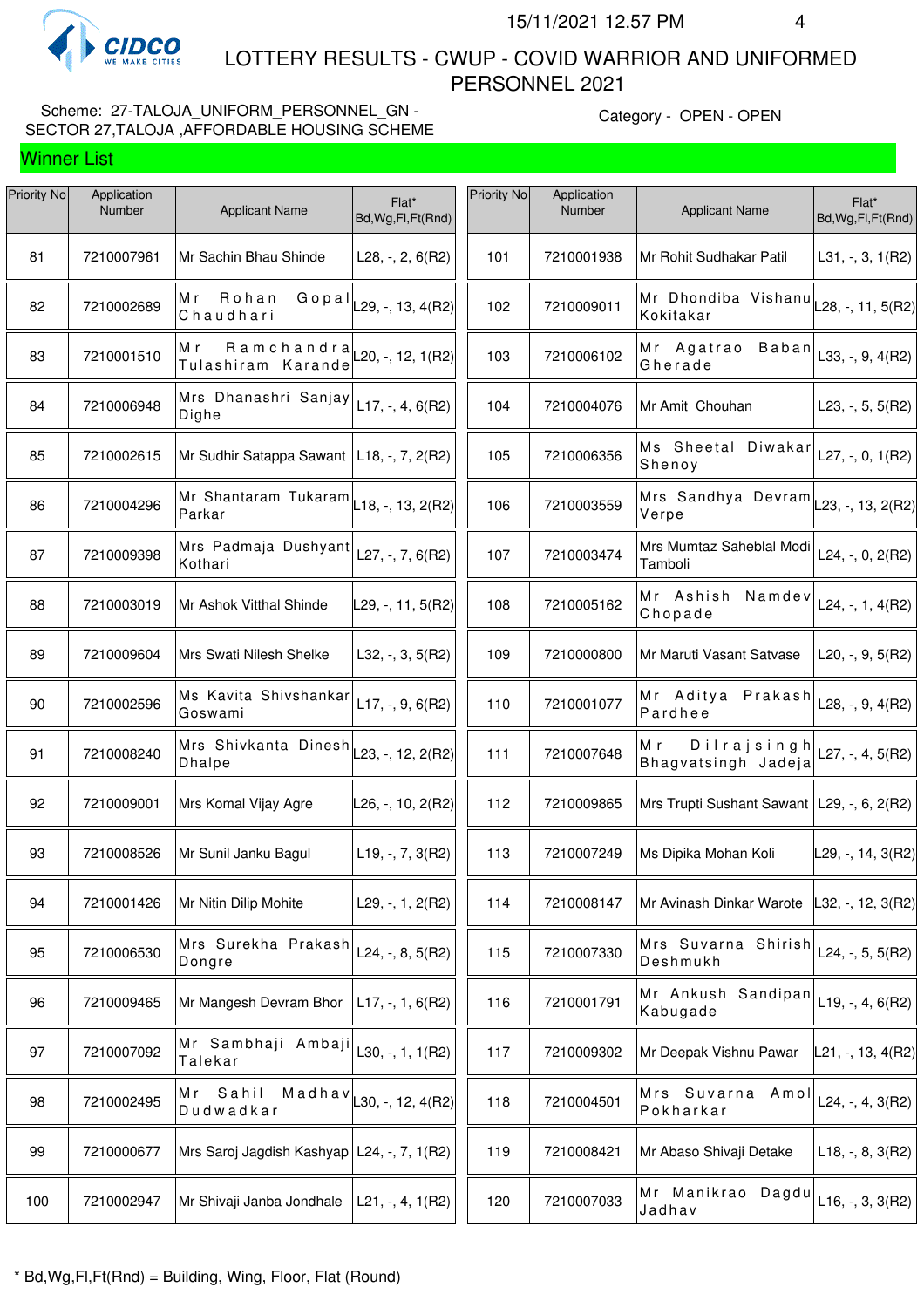

 LOTTERY RESULTS - CWUP - COVID WARRIOR AND UNIFORMED PERSONNEL 2021

### Scheme: 27-TALOJA\_UNIFORM\_PERSONNEL\_GN -SECTOR 27,TALOJA ,AFFORDABLE HOUSING SCHEME

| <b>Priority No</b> | Application<br>Number | <b>Applicant Name</b>                       | Flat*<br>Bd, Wg, Fl, Ft (Rnd) |
|--------------------|-----------------------|---------------------------------------------|-------------------------------|
| 121                | 7210007534            | Mrs Archana Amit Karpe                      | L26, -, 1, 3(R2)              |
| 122                | 7210002976            | Mr Vaibhav<br>Gajanan<br>Juvekar            | L26, -, 13, $5(R2)$           |
| 123                | 7210004100            | Ms Sheetal<br>Dabhole                       | Narayan $L$ 17, -, 12, 6(R2)  |
| 124                | 7210001579            | Mr Kisan Kashinath Ingale                   | L30, -, 10, 5(R2)             |
| 125                | 7210002915            | Mr Ketan Mugutrao Pawar                     | $L19, -3, 3(R2)$              |
| 126                | 7210005145            | Mr Rajendra Vitthal Gawas                   | L29, $-$ , 3, 3(R2)           |
| 127                | 7210001357            | Мr<br>Ramesh<br>Nanaso<br>Pukale            | $L33, -2, 6(R2)$              |
| 128                | 7210005688            | M r<br>Harshwardhan<br>Ramchandra<br>Mane   | L31, -, 10, 4(R2)             |
| 129                | 7210001294            | Mrs Alka Narayan Walunj                     | L19, -, 13, 3(R2)             |
| 130                | 7210008159            | Mrs Asha Sopanrao Munjal   L29, -, 1, 3(R2) |                               |
| 131                | 7210005212            | Мr<br>Dada<br>Raosaheb<br>Nimase            | L26, -, 10, 5(R2)             |
| 132                | 7210009831            | Mr Sambhaji Seetaram<br>Yadav               | L28, -, 7, 1(R2)              |
| 133                | 7210001655            | Ramchandra<br>Mr Vikas<br>Bandgar           | L30, $-$ , 5, 4(R2)           |
| 134                | 7210001307            | Mr Vishal Dattatray More                    | L24, -, 12, 3(R2)             |
| 135                | 7210001578            | Ms Daksha Parmar                            | L28, -, 8, 6(R2)              |
| 136                | 7210003588            | Ms Apurva Arun Vatkar                       | L27, $-$ , 0, 4(R2)           |
|                    |                       |                                             |                               |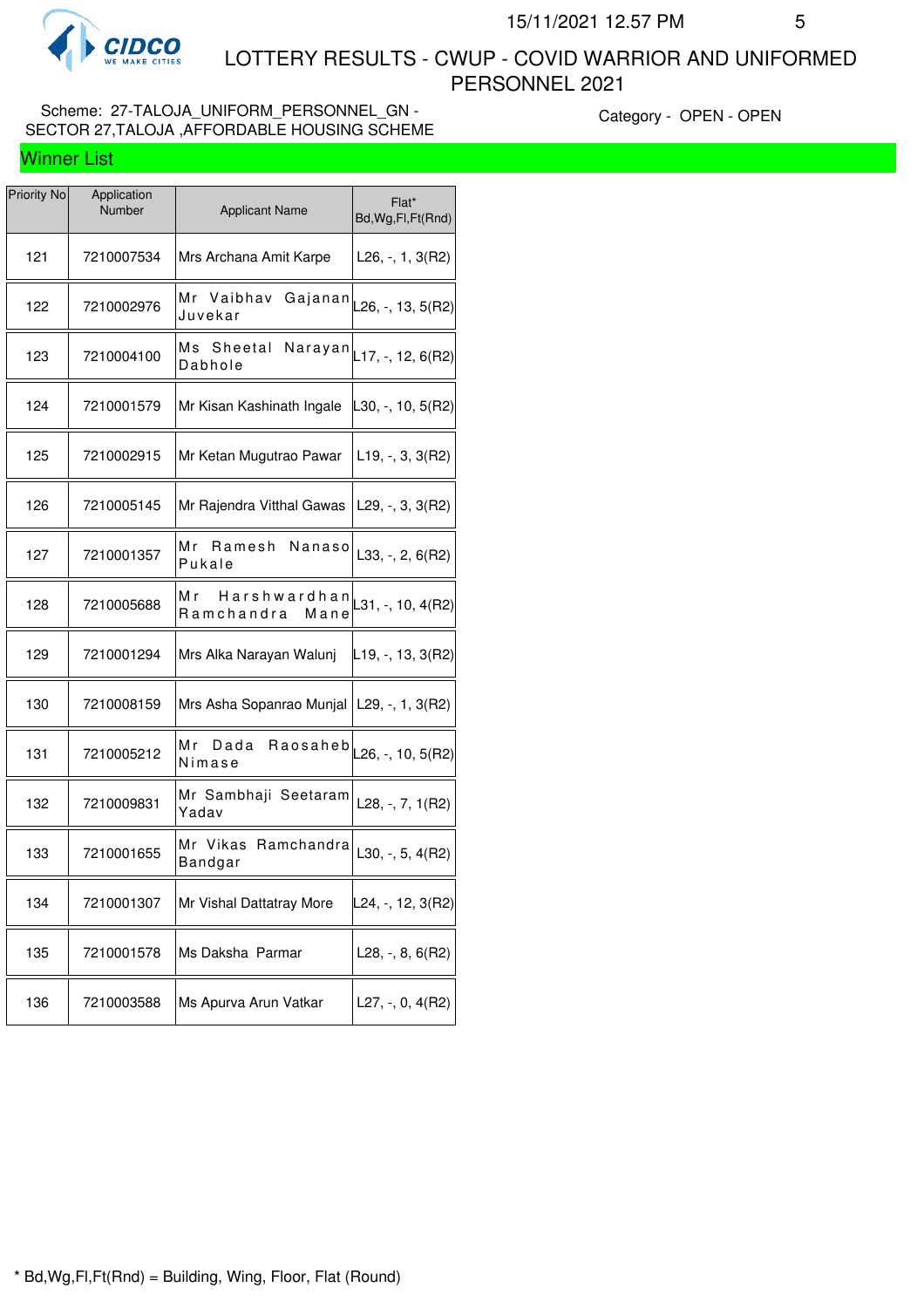

 LOTTERY RESULTS - CWUP - COVID WARRIOR AND UNIFORMED PERSONNEL 2021

# Scheme: 27-TALOJA\_UNIFORM\_PERSONNEL\_GN -SECTOR 27,TALOJA ,AFFORDABLE HOUSING SCHEME

Category - SC - SCHEDULED CASTE

| Priority No | Application<br>Number | <b>Applicant Name</b>                       | Flat*<br>Bd, Wg, Fl, Ft (Rnd)                |
|-------------|-----------------------|---------------------------------------------|----------------------------------------------|
| 1           | 7210004803            | Mr Nimish Bapu Dhende                       | $L18, -, 6, 5(R2)$                           |
| 2           | 7210005895            | Мr<br>Sunil<br>Jagannath<br>Kaldhone        | L25, $-$ , 5, 1(R2)                          |
| 3           | 7210006265            | Ms Tirtha Digambar Shelke L20, -, 13, 6(R2) |                                              |
| 4           | 7210007636            | Mr Dhiraj Devji Dulera                      | $ L16, -, 10, 4(R2) $                        |
| 5           | 7210009769            | Mr Rajendra Namdev<br>Shikare               | $ L21, -, 14, 3(R2) $                        |
| 6           | 7210003657            | Mrs Smita Jitendra Ware                     | L21, -, 14, 1(R2)                            |
| 7           | 7210001389            | Mr Ganesh Ashok Kamble                      | L17, $-$ , 5, 5(R2)                          |
| 8           | 7210001145            | Mr Vishal<br>Shivappa<br>Dhanshetti         | L24, $-$ , 4, 5(R2)                          |
| 9           | 7210001414            | Mr Rajesh<br>Shalikram<br>Gedam             | L22, $-$ , 6, 5(R2)                          |
| 10          | 7210004792            | Mrs Vaishali<br>Nagdeve                     | $\text{Dhiraj}$ <sub>L19, -, 13, 5(R2)</sub> |
| 11          | 7210005027            | Mr Milind Ramchandra<br>Ubale               | L26, $-$ , 5, 4(R2)                          |
| 12          | 7210000252            | Mr Ananda Tukaram<br>Sorate                 | L23, $-$ , 6, 5(R2)                          |
| 13          | 7210008990            | Mrs Rekha Nitesh Mandpe   L21, -, 14, 2(R2) |                                              |
| 14          | 7210006131            | Mr Sandeep Ramesh<br>Jadhav                 | $L25, -, 0, 2(R2)$                           |
| 15          | 7210005005            | Mrs Dipali Umesh Karande                    | L29, $-$ , 0, 3(R2)                          |
| 16          | 7210002211            | Mrs Priya Amol Jadhav                       | L28, -, 11, 3(R2)                            |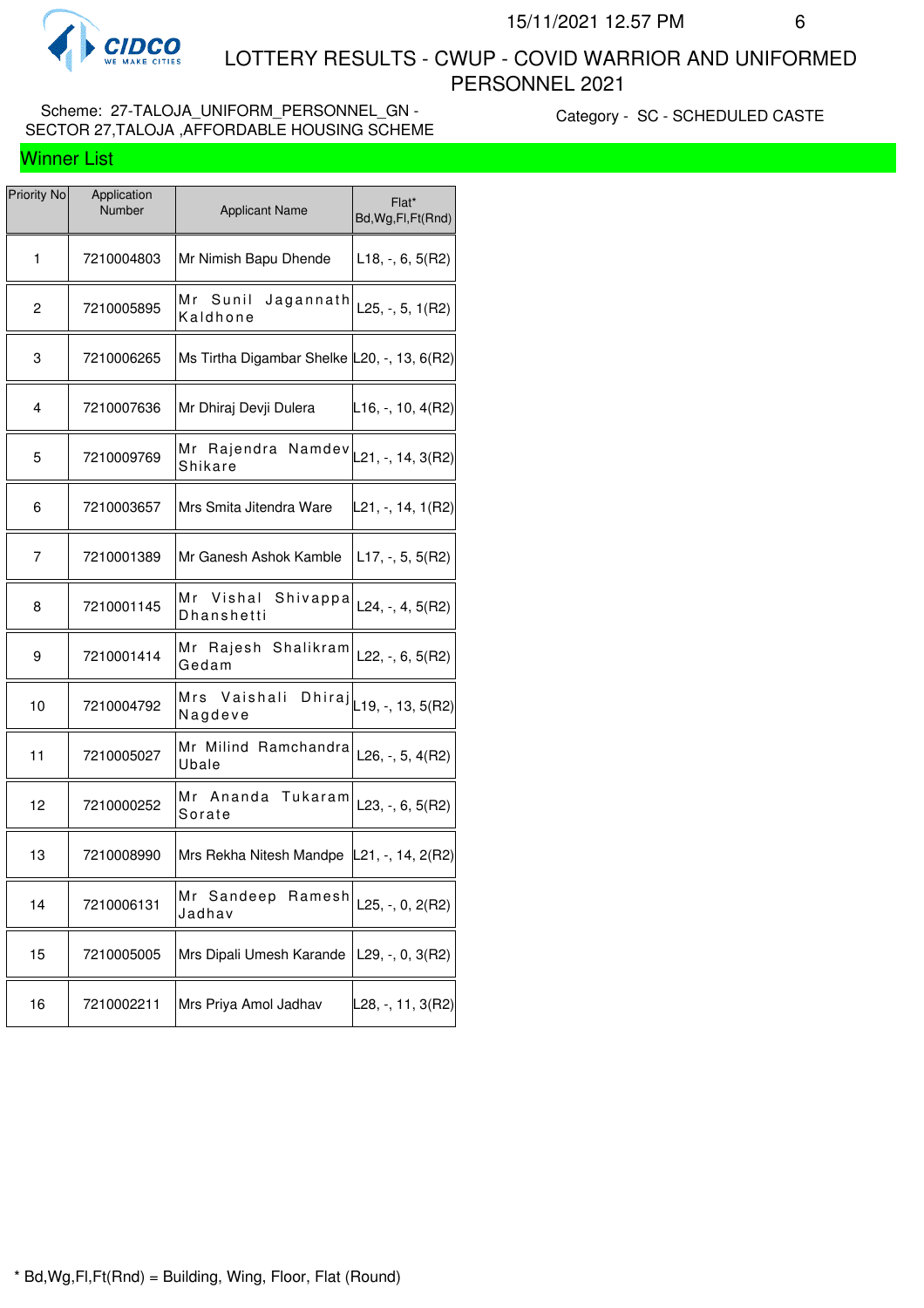

 LOTTERY RESULTS - CWUP - COVID WARRIOR AND UNIFORMED PERSONNEL 2021

### Scheme: 27-TALOJA\_UNIFORM\_PERSONNEL\_GN - SECTOR 27,TALOJA ,AFFORDABLE HOUSING SCHEME

Category - NT - NOMADIC TRIBES

| <b>Winner List</b> |  |
|--------------------|--|
|                    |  |

| Priority No | Application<br><b>Number</b> | <b>Applicant Name</b>                       | Flat*<br>Bd, Wg, Fl, Ft (Rnd) |
|-------------|------------------------------|---------------------------------------------|-------------------------------|
|             | 7210005404                   | Mr Pravin Prakash Bhosale L33, -, 13, 1(R2) |                               |